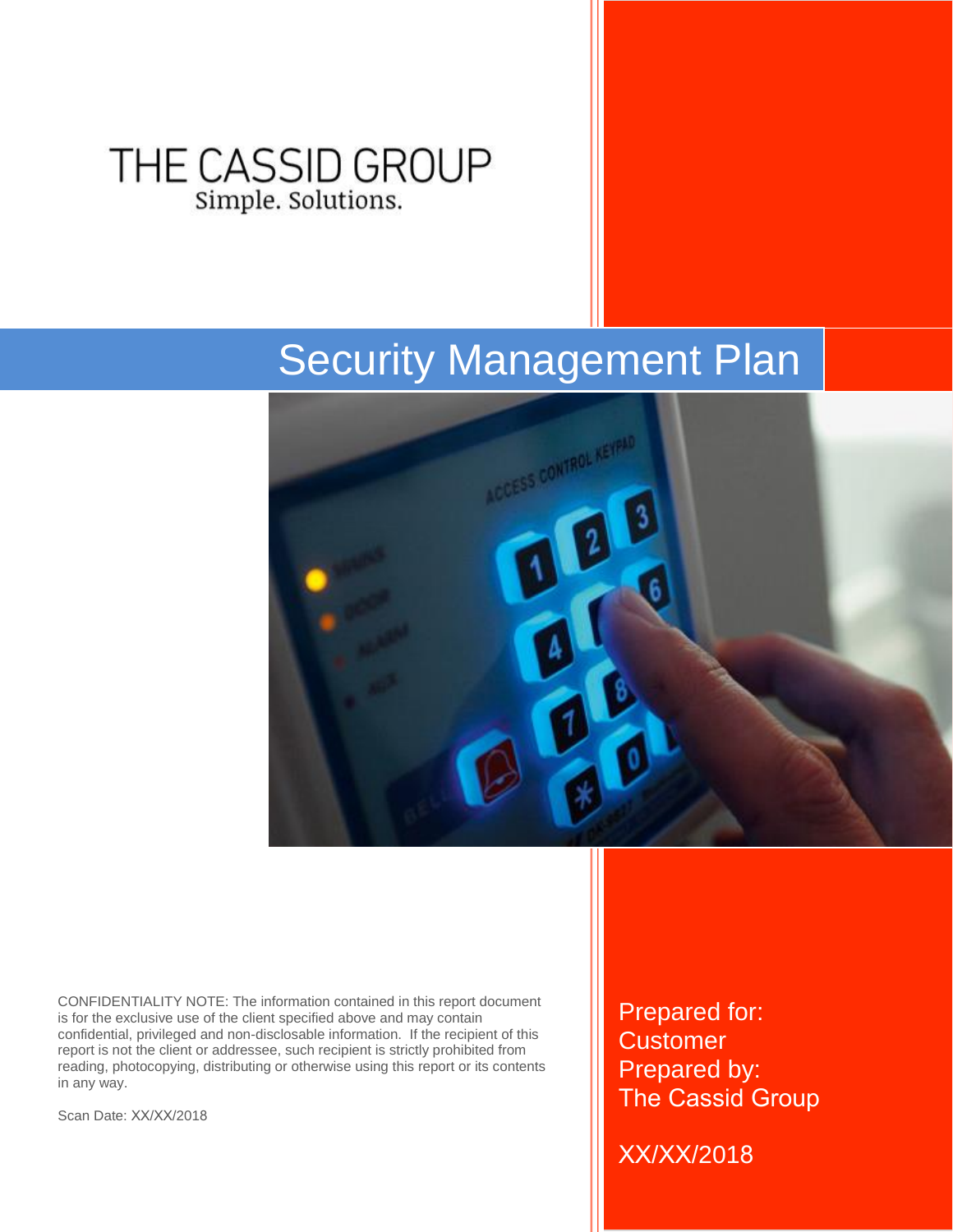#### **Management Plan**

The Management Plan ranks individual issues based upon their potential risk to the network while providing guidance on which issues to address by priority. Fixing issues with lower Risk Scores will not lower the global Risk Score, but will reduce the Overall Issue Score. To mitigate global risk and improve the health of the network, address issues with higher Risk Scores first.

#### High Risk

| <b>Risk</b><br><b>Score</b> | <b>Recommendation</b>                                                                                                                                                                                                                                                                                                                        | <b>Severity</b> | <b>Probability</b> |
|-----------------------------|----------------------------------------------------------------------------------------------------------------------------------------------------------------------------------------------------------------------------------------------------------------------------------------------------------------------------------------------|-----------------|--------------------|
| 77                          | Enable account lockout for all users.                                                                                                                                                                                                                                                                                                        | HF'             | HF                 |
| 75                          | Assess the risk of each vulnerability and remediating all<br>external vulnerabilities as prescribed.                                                                                                                                                                                                                                         | HT              | HF                 |
| 72                          | Enable automatic screen lock on the specified computers.<br>CONFERENCE-ROOM<br>$\Box$ DC03<br>DESKTOP-N6S4H9A<br>DESKTOP-UAE29E6<br>$\Box$ darkhorse<br>□ sourcesvrBUILD<br>□ HPDT-8CC5260NXY<br>□ HPLT-5CD4411D8Z<br>$\Box$ IRIDIUM<br><b>PANOPTICON</b><br>П.<br>$\Box$ buildbox<br>□ ROWBOT<br>$\Box$ tarsis<br>$\Box$ WAMPA<br>□ WILLARD | $M -$           | $M -$              |
| 72                          | Increase password history to remember at least six<br>passwords.                                                                                                                                                                                                                                                                             | HF              | $H =$              |

### Medium Risk

| <b>Risk</b><br>Score | <b>Recommendation</b>                                               | <b>Severity</b> | <b>Probability</b> |
|----------------------|---------------------------------------------------------------------|-----------------|--------------------|
| 68                   | Eliminate inconsistencies and exceptions to the password<br>policy. | HE              | H                  |